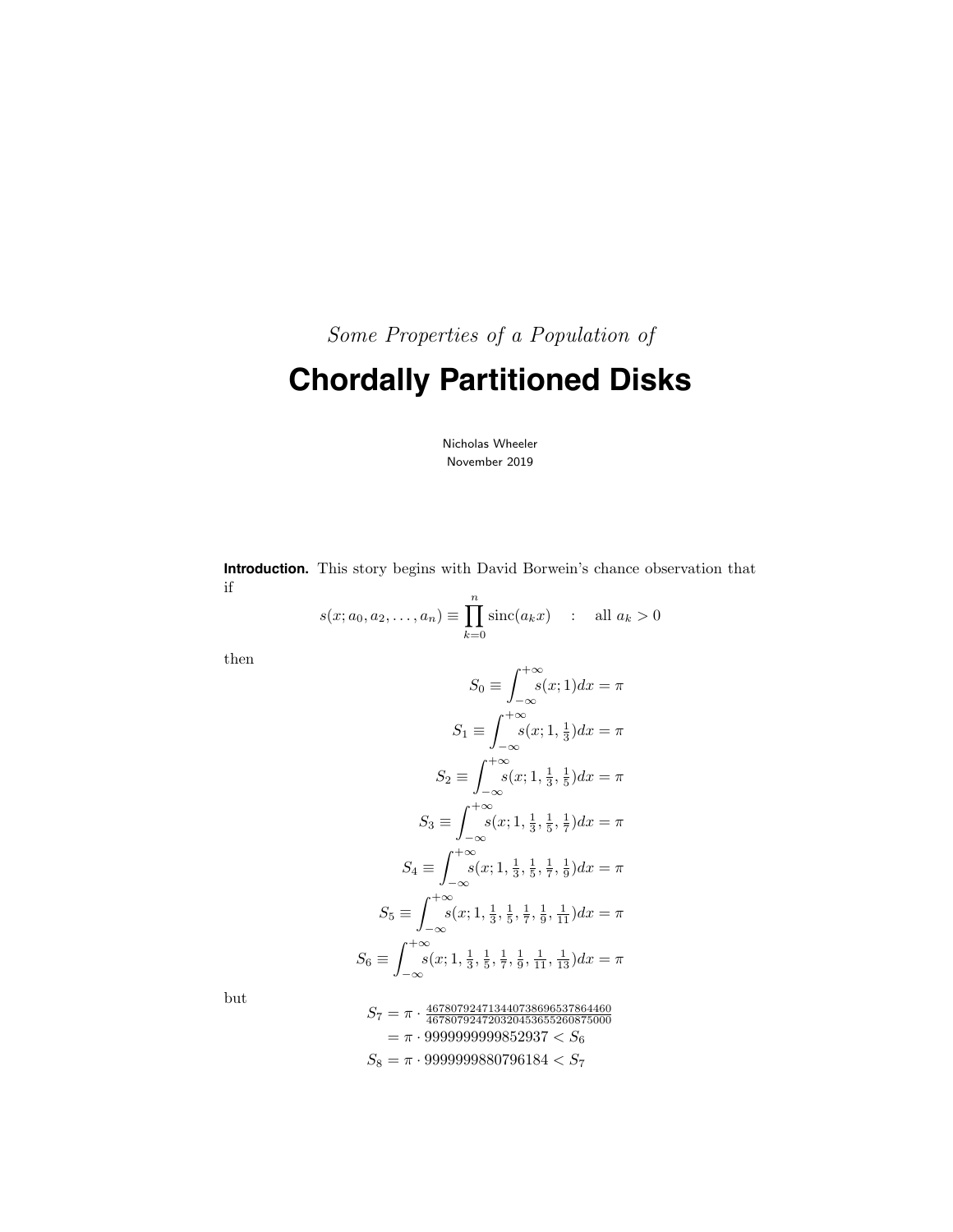For this surprising development—initially attributed to computer error—David and Jonathan Borwein (father and son) managed finally to provide an intricate theoretical explanation.<sup>1</sup> Hanspeter Schmid<sup>2</sup> traced the "Borwein phenomenon" to the circumstance that the sequence

$$
\sigma_0 = 1 = 1
$$
  
\n
$$
\sigma_1 = 1 - \frac{1}{3} = \frac{2}{3}
$$
  
\n
$$
\sigma_2 = 1 - \frac{1}{3} - \frac{1}{5} = \frac{7}{15}
$$
  
\n
$$
\sigma_3 = 1 - \frac{1}{3} - \frac{1}{5} - \frac{1}{7} = \frac{34}{105}
$$
  
\n
$$
\sigma_4 = 1 - \frac{1}{3} - \frac{1}{5} - \frac{1}{7} - \frac{1}{9} = \frac{67}{315}
$$
  
\n
$$
\sigma_5 = 1 - \frac{1}{3} - \frac{1}{5} - \frac{1}{7} - \frac{1}{9} - \frac{1}{11} = \frac{422}{3465}
$$
  
\n
$$
\sigma_6 = 1 - \frac{1}{3} - \frac{1}{5} - \frac{1}{7} - \frac{1}{9} - \frac{1}{11} - \frac{1}{13} = \frac{2021}{45045}
$$
  
\n
$$
\sigma_7 = 1 - \frac{1}{3} - \frac{1}{5} - \frac{1}{7} - \frac{1}{9} - \frac{1}{11} - \frac{1}{13} - \frac{1}{15} = -\frac{6129}{45045}
$$
  
\n
$$
\sigma_8 = 1 - \frac{1}{3} - \frac{1}{5} - \frac{1}{7} - \frac{1}{9} - \frac{1}{11} - \frac{1}{13} - \frac{1}{15} - \frac{1}{17} = -\frac{61739}{665765}
$$

changes sign at  $\sigma_7$ .

I was inspired by the pattern of Schmid's argument to look again to the theory of random walks with diminishing steps,<sup>3</sup> first to *harmonic* walks—in which the  $k^{th}$  step has length

$$
a_k = \frac{1}{pk + q} \quad : \quad pq \neq 0
$$

(these become "Borwein walks" in the case  $p = 2, q = -1$ )—and then to *geometric* walks, in which the  $k^{th}$  step has length

$$
a_k = \lambda^k
$$

Geometric walks acquire special interest from the fact that they are bounded (by  $\pm(1-\lambda)^{-1}$ ) if  $\lambda < 1$ . When one looks to the endpoints achieved by N simulated *n*-step geometric walks (*n* large,  $N \gg n$  but for practical reasons much less than the total number  $2<sup>n</sup>$  of such walks) patterns emerge—patterns that change often radically in response to small adjustments of  $\lambda$ , but for some λ-values are quite distinctive. Most frequently encountered in the literature are the "Golden Walks" generated by

$$
\lambda = \frac{1}{\text{Golden Ratio }\varphi} = 0.618034
$$

for which the endpoint distribution possesses conspicuous self-similar/fractal

<sup>1</sup> "Some remarkable properties of sinc and related integrals," The Ramanujan Journal 6, 73–89 (2001).

<sup>2</sup> "Two curious integrals and a graphic proof," Elemente der Mathematik 69, 11–17 (2014).

<sup>3</sup> "On some Borwein-inspired properties of random walks with shrinking steps" (2016).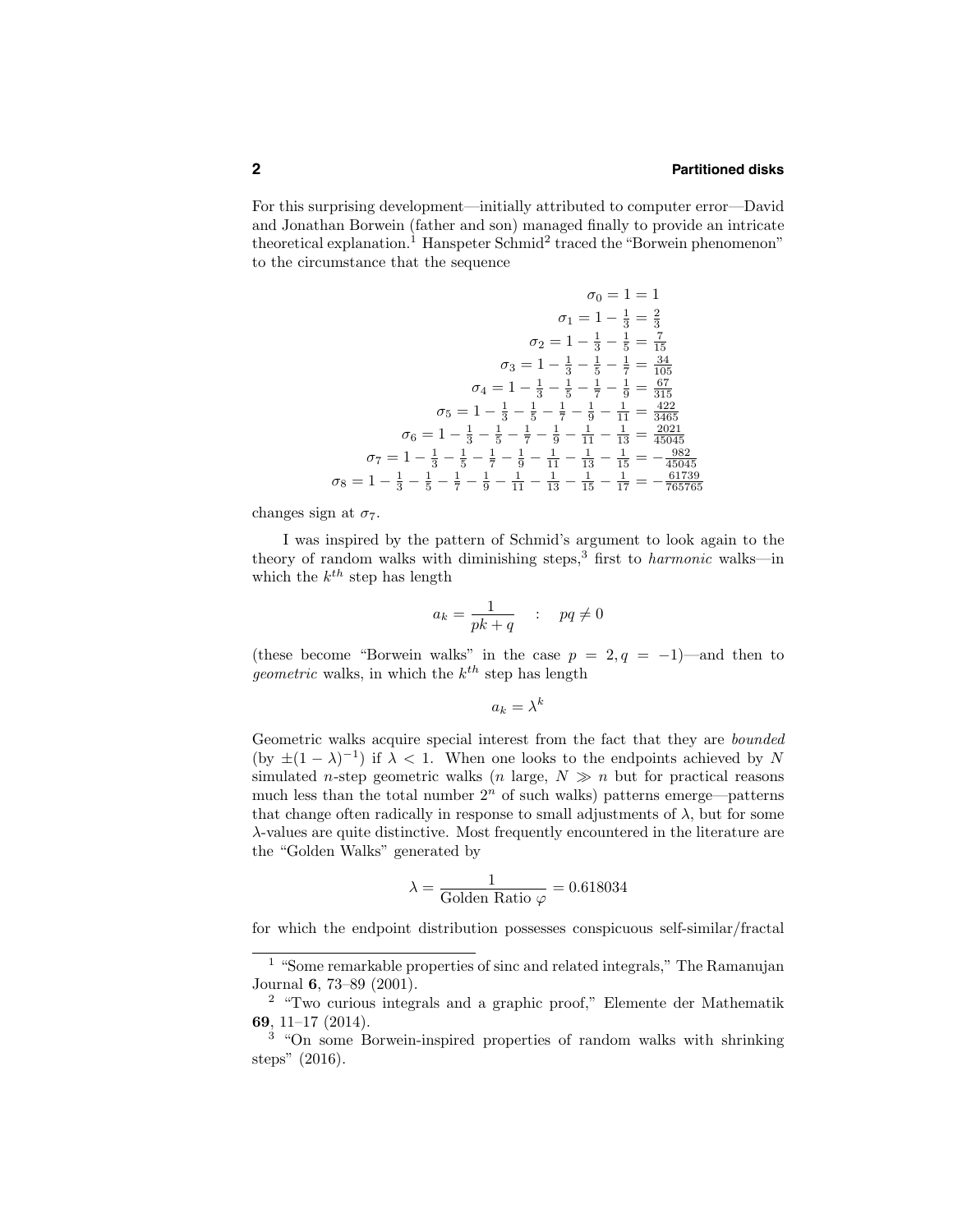#### **Introduction 3**

properties that P. L. Krapivsky  $\&$  S. Redner<sup>4</sup> have discussed in useful detail.  $\varphi = \frac{1}{2}(1 + \sqrt{5})$  is a real root of the irreducible monic polynomial  $x^2 - x - 1 = 0$ of which the other root  $\frac{1}{2}(1-\sqrt{5})$  has modulus < 1, so is a "Pissot number." Endpoint distributions with properties analogous to the Golden distribution are generated by

$$
\lambda = \frac{1}{\text{Pissot number}}
$$

where the Pissot numbers obtainable from *quadratic* monic polynomials proceed  $\varphi = 1.6180, 2.4142, 2.6180, 2.7421, 3.3028, 3.4121...$  The smallest Pissot number (C. L. Segel, 1944) is the  $\varphi_0 = 1.3247$  produced by  $x^3 - x - 1 = 0$ , and numbers  $\varphi_0$  < Pissot <  $\varphi$  are produced by higher-order polynomials (see the Wikipedia article "Pissot numbers"). But I digress.

I was led to walks with shrinking steps from an initial interest in Borwein integrals. Krapivsky & Redner, on the other hand, took their interest in such walks from their applications (to physico-chemical problems, molecular spectroscopy in disordered media and such like), and in the course of their argument were led back again to sequences of Borwein-like integrals (though they appear to have been unaware of Borwein's work).

Recent work by S. N. Majundar  $\&$  E. Trizac<sup>5</sup> has, in effect, closed the circle. By clever elaboration of Schmid's argument they manage not only to account for the Borwein phenomenon

$$
S_n \equiv \int_{-\infty}^{+\infty} \prod_{k=0}^n \text{sinc}\left(\frac{x}{2k+1}\right) dx = \begin{cases} \pi & : n = 0, 1, 2, \dots, 6\\ & : n = 7, 8, 9, \dots \end{cases} \tag{1}
$$

but to establish (for example) the more vivid result

$$
T_n \equiv \int_{-\infty}^{+\infty} \cos x \prod_{k=0}^n \mathrm{sinc}\left(\frac{x}{2k+1}\right) dx = \begin{cases} \frac{1}{2}\pi & : n = 0, 1, 2, \dots, 55\\ & : n = 56, 57, 58 \dots \end{cases} \tag{2}
$$

This is no mean accomplishment: Mathematica v11 running on MacOS 10.14.4 takes oddly staggered amounts of time to evaluate the  $S_n$  integrals:  $(S_4, \ldots, S_8)$ took  $(0.54, 1.35, 21.66, 22.27, 1.92)$  seconds, respectively. Ditto the  $T_n$  integrals:  $(T_4, \ldots, T_8)$ , which took  $(0.52, 1.02, 21.65, 22.36, 1.93)$  seconds. But  $T_{55}$ ,  $T_{56}$ appear to be quite out of the reach of anything less than a supercomputer,

<sup>&</sup>lt;sup>4</sup> "Random walk with shrinking steps," AJP 72, 591–598 (2004). See in this connection also references cited in Wheeler<sup>3</sup>.

<sup>5</sup> See "When random walkers help solving intriguing integrals," PR Letters 123, 02021 (2019) and "When random walkers help solving intriguing integrals: supplemental material," (unpublished). I became aware of this work when David Griffiths called to my attention the fact that a synopsis "Random walkers illuminate a math problem: a family of tricky integrals can now be solved without explicit calculation" by Heather Hall was the featured article in the September issue of PHYSICS TODAY (pages 18–19).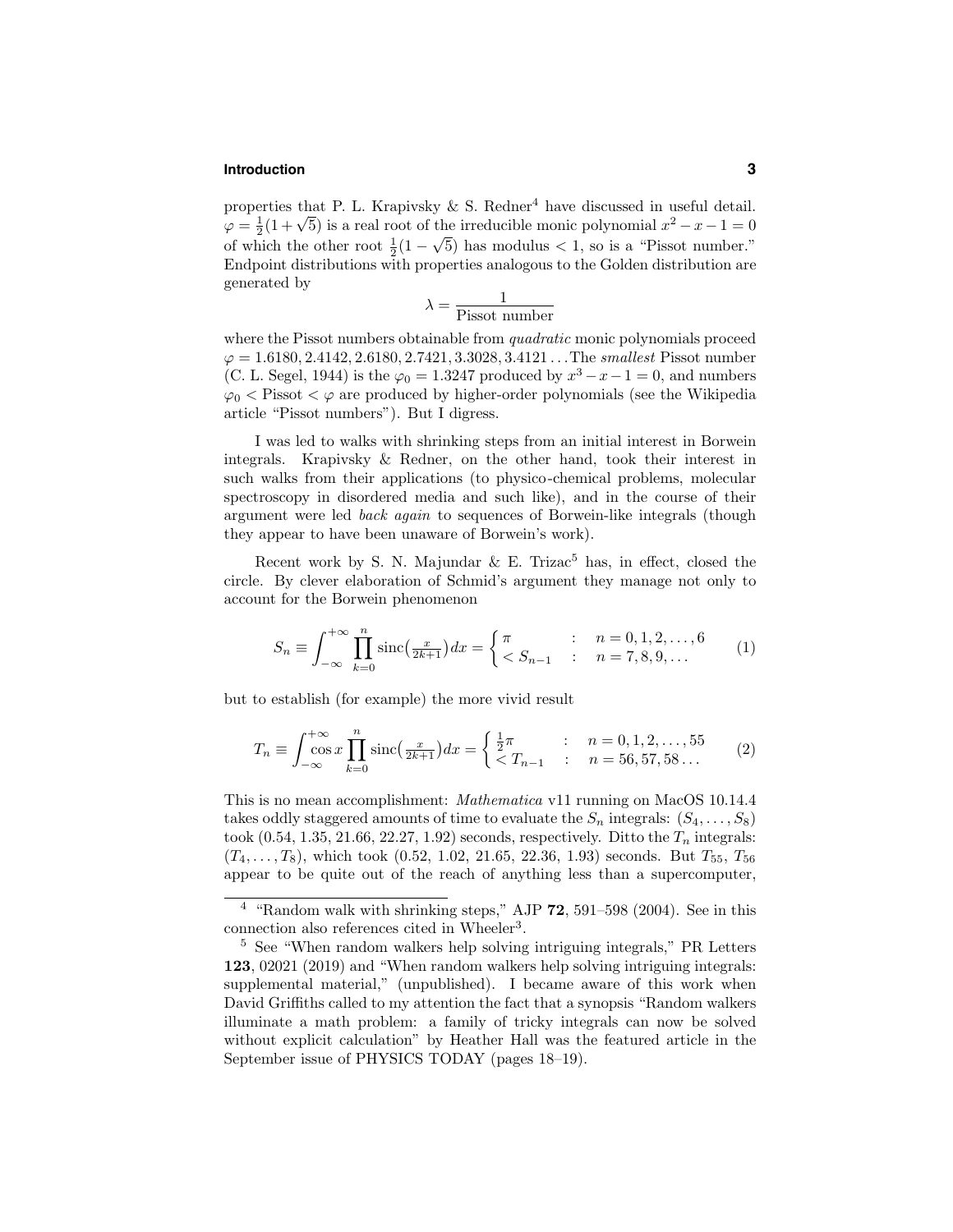though Mathematica is in this regard pretty super; it took only 1.92 seconds to produce

 $S_8 = \pi \cdot \frac{17708695183056190642497315530628422295569865119}{17708695394150597647449176493763755467520000000}$ 

In their introductory remarks, Majundar & Trizac—to illustrate that sequences that do not adhere to the pattern suggested by their leading terms are a fairly commonplace mathematical phenomenon—borrow from John Conway and Richard Guy an example discussed on pages 76–79 of their The Book of Numbers (1996). It is that example that comprises my principal subject matter.

topological invariants of partitioned disks

**The basic construction.** Position *n* points ("nodes") on a circle in such a way that

• none of the  $\binom{n}{2}$  chords are parallel;

• none of their points of intersection ("interior vertices") are coincident.

Call the resulting construction  $\mathbb{D}_n$ . Erasure of the counding circle produces a complete connected graph,  $\mathbb{G}_n$ . Figures 1–5 illustrate the cases  $n = \{2, 3, 4, 5, 6\}$ .

Let  $\{v(n), e(n), f(n)\}$  and  $\{V(n), E(n), F(n)\}$  denote the number of vertices/edges/faces evident in  $\mathbb{G}_n$  and  $\mathbb{D}_n$ , respectively. Those numbers are "topological invariants" in the sense that they are invariant under nodal displacements that preserve the stipulated conditions. Our ultimate objective is to describe  $F(n)$ . Inspection of the G-figures  $(n = 2, 3, 4, 5, 6)$  supplies the following data:

|   |    |     |    | $n \quad v(n) \quad e(n) \quad f(n) \quad v(n) - e(n) + f(n)$ |
|---|----|-----|----|---------------------------------------------------------------|
| 2 |    |     |    |                                                               |
| 3 | 3  | - 3 |    |                                                               |
|   | -5 | я   |    |                                                               |
| 5 | 10 | 20  |    |                                                               |
| б | 21 | 45  | 25 |                                                               |

The final column demonstrates compliance with the relevant instance of Euler's Formula.

**Vertex counting.** The *n* nodal points define a population of  $\binom{n}{2}$  non-parallel lines, called "chords" where they fall inside the bounding circle. Those intersect at  $\binom{\binom{n}{2}}{2}$  points, which may be coincident at nodes, but are otherwise distict. The nodal points mark the corners of  $\binom{n}{4}$  distinct quadrilaterals with non-parallel sides. The sides of any given one of those quadrilaterals intersect at a pair of points that (see Figure 6) fall outside the circle, while the diagonals intersect

<sup>&</sup>lt;sup>6</sup> Regular placement of the nodes produces figures that (for  $n > 3$ ) may violate the stipulated conditions, so in constructing the figures of order  $n \leq 1$  assign to the nodes the angular addresses  $\theta_k = k(2\pi/n) + \alpha_k : k = 0, 1, 2, \ldots, n-1$ , where the  $\alpha_k$  are drawn randomly from the interval  $[0, \frac{1}{3}(2\pi/n)].$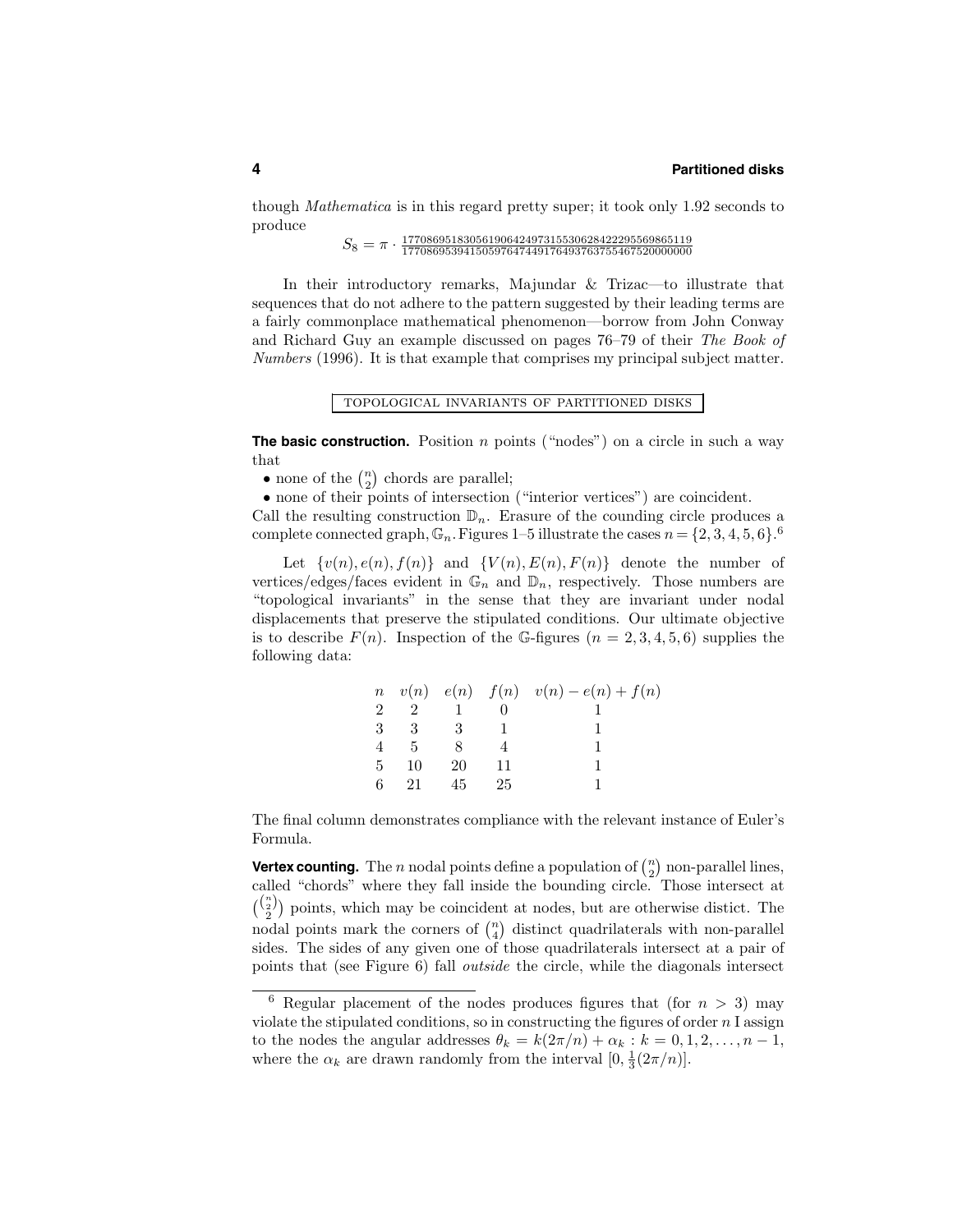## **Vertex counting 5**

at a solitary interior point. So all together we have

$$
2\binom{n}{4}
$$
 exterior vertices  

$$
\binom{n}{4}
$$
 interior vertices

At eachof the n nodes  $\binom{n-1}{2}$  vertices become coincident, and so far as  $\mathbb{D}_n$  and  $\mathbb{G}_n$ are concerned count as a single vertex.<sup>7</sup> We are brought thus to the conclusion that

$$
v(n) = V(n) = \binom{n}{4} + n
$$

$$
= \binom{n}{4} + \binom{n}{1}
$$
(3)

which conforms to the tabulated  $v$ -data. When we attempt to fit a function of the form

$$
\varphi(n;a,b,c,d,e) = a \binom{n}{0} + b \binom{n}{1} + c \binom{n}{2} + d \binom{n}{3} + e \binom{n}{4}
$$

to the tabulated  $v$ -data by setting

$$
\varphi(2; a, b, c, d, e) = 2 \n\varphi(3; a, b, c, d, e) = 3 \n\varphi(4; a, b, c, d, e) = 5 \n\varphi(5; a, b, c, d, e) = 10 \n\varphi(6; a, b, c, d, e) = 21
$$

Mathematica supplies

$$
v(n) = V(n) = \varphi(n; 0, 1, 0, 0, 1) = \binom{n}{1} + \binom{n}{4}
$$

and so gives back (3).

<sup>7</sup> Since, on the other hand,  $\binom{n}{2}$  non-parallel lines intersect at  $\binom{\binom{n}{2}}{2}$  points, we have the curious identity

$$
\binom{\binom{n}{2}}{2} = 3\binom{n}{4} + n\binom{n-1}{2}
$$

$$
= \frac{1}{8}(2n - n^2 - 2n^3 + n^4)
$$

which checks out numerically.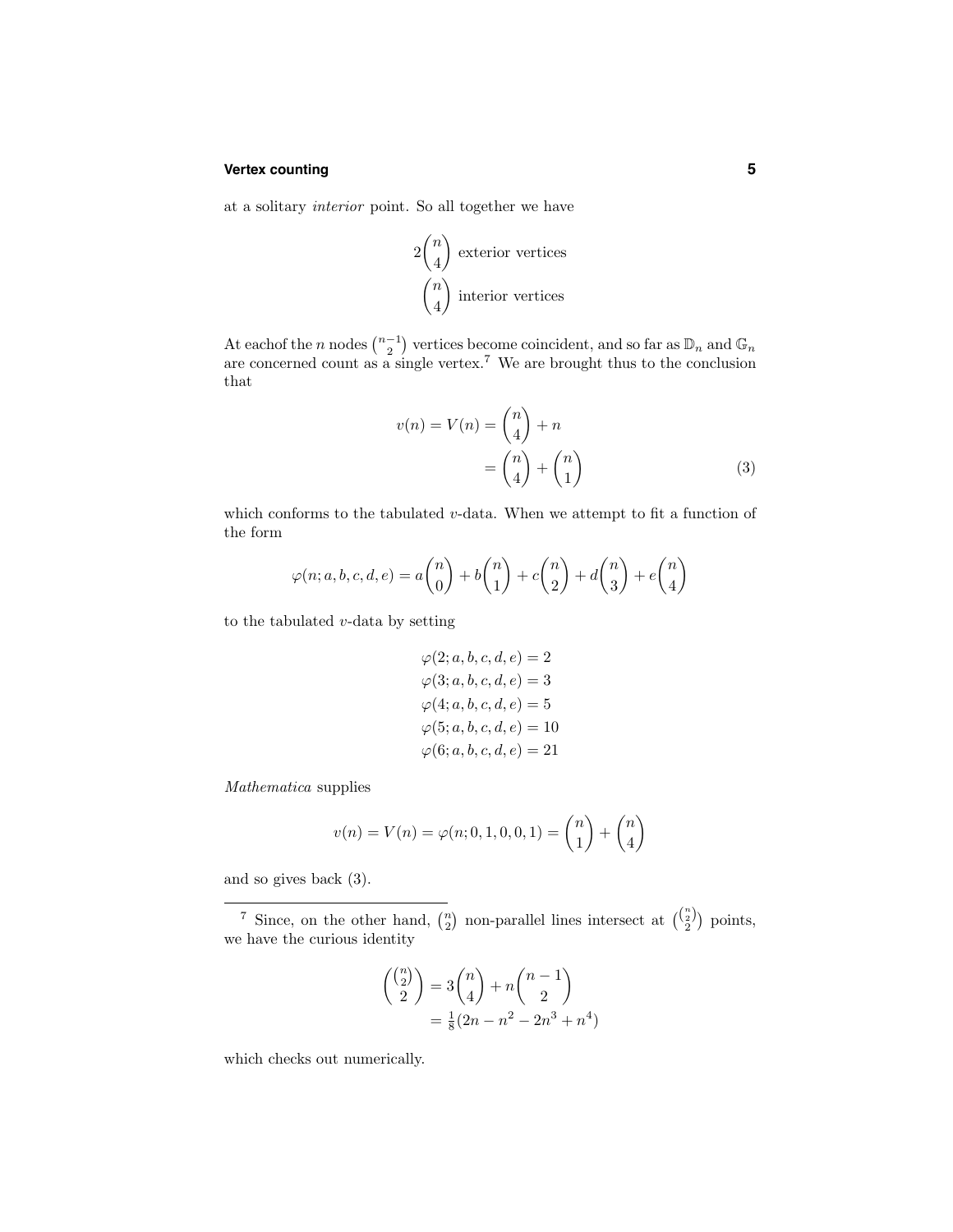#### **6 Partitioned disks**

**Edge & face counting.** Proceeding similarly from the tabulated e-data we obtain

$$
e(n) = E(n) = \varphi(n; 0, 0, 1, 0, 2) = \binom{n}{2} + 2\binom{n}{4} \tag{4}
$$

while the tabulated  $f$ -data gives

$$
f(n) = \varphi(n; 1, -1, 1, 0, 1) = {n \choose 0} - {n \choose 1} + {n \choose 2} + {n \choose 4}
$$
(5)

We are satisfied that the accuracy of (3) extends beyond the tabulated data to all  $n$ , and are encouraged by

$$
v(n) - e(n) + f(n) = \left\{ {n \choose 1} + {n \choose 4} \right\} - \left\{ {n \choose 2} + 2 {n \choose 4} \right\} + \left\{ {n \choose 0} - {n \choose 1} + {n \choose 2} + {n \choose 4} \right\}
$$

$$
= {n \choose 0} = 1
$$
(6)

to think that the accuracy of (4) and (5) do too. But the Euler relation (6) is stable under adjustments of the form

$$
e(n) \longrightarrow e(n) + k(n)
$$
  

$$
f(n) \longrightarrow f(n) + k(n)
$$

To close the argument we would have to establish that no such  $k(n)$  can exist. This I will not linger to do.

**The point of it all.**  $\mathbb{D}_n$  possesses all the faces of  $\mathbb{G}_n$  plus an additional  $n = \binom{n}{1}$ crescent faces, so &n &n

$$
F(n) = \binom{n}{0} + \binom{n}{2} + \binom{n}{4} \tag{7}
$$

according to which the numbers  $F(n)$  advance in the sequence

 $1, 2, 4, 8, 16, 31, 57, 99, 163, 256, \ldots$ 

The leading terms suggest the progression  $2^{n-1}$ , which would give

 $1, 2, 4, 8, 16, 32, 64, 128, 256, 512, \ldots$ 

and so fails for  $n \ge 6$ . The Pascal identity  $\binom{n}{m} = \binom{n-1}{m-1} + \binom{m-1}{m}$  can be used to bring (7) to the form

$$
F(n) = {n-1 \choose 0} + {n-1 \choose 1} + {n-1 \choose 2} + {n-1 \choose 3} + {n-1 \choose 4}
$$

adopted by Conway & Guy.